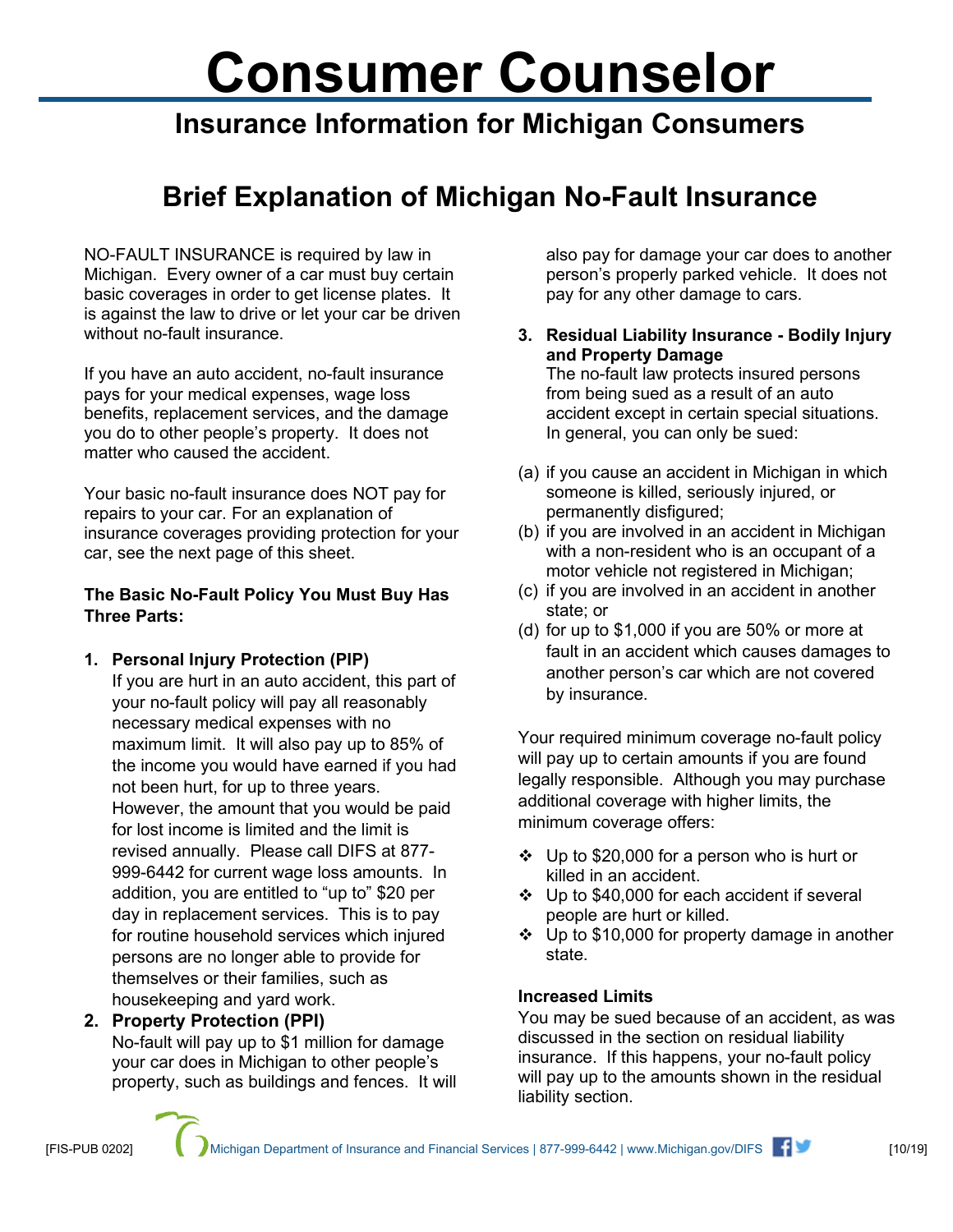However, courts sometimes award more than these amounts. If this happens, you would be responsible for paying the amount not covered by your insurance policy. To protect themselves, many people buy higher limits of liability insurance.

#### **A No-Fault Policy Covers the Whole Family**

A no-fault policy covers all family members living in the same house. Personal injury protection benefits will be paid even when a family member is a passenger in another person's car or is a pedestrian when an accident takes place. The personal injury protection coverage of your nofault policy also covers anyone who does not have a no-fault policy and is hurt as a passenger or pedestrian in an accident involving your car. It will also cover a motorcyclist who is hurt in an accident involving your car.

This is only a brief summary of no-fault insurance. Some of the details have been left out. For more information read your policy, talk to your agent, or contact the Department of Insurance and Financial Services (DIFS) for any additional publications on this topic.

#### **Insurance You May Want to Buy:**

There are several types of coverage that you can choose to buy in addition to the required no-fault insurance. Three of the most common types of extra insurance are described on this page.

- 1. **Collision and Comprehensive Insurance** Your no-fault insurance DOES NOT pay for repairs to your car if it is damaged in an accident. If your car is properly parked and hit by another car, the other driver's no-fault coverage will pay for the damage to your car. Except for this one situation, the only kinds of auto insurance that will pay for repairs to your car are collision and comprehensive coverage.
	- a. Collision coverage pays for repairs to your car when it is damaged in a crash. There are three basic kinds of collision insurance to choose from: limited, standard and broad form. The chart on the next page

describes each type and what it covers. The deductible mentioned in the chart is the amount of money you agree to pay toward the cost of repairs before the insurance company steps in and pays the remainder. The larger the deductible, the lower the cost of your collision insurance.

b. Comprehensive insurance pays for your car if it is stolen or for repairs if it is hit by a falling object, collides with an animal, or is damaged in a fire, flood or by vandals.

If you have an older car, you may not want collision and comprehensive coverage. If your car is financed, the company that loans you the money may require that you buy collision and comprehensive coverage.

2. **Limited Property Damage Liability Insurance - "Mini-Tort"**

Most companies offer coverage for the \$1,000 liability mentioned in (d) in the section on residual liability insurance.

3. **Towing and Rental Car Coverage** Towing and Rental Car Coverage is an optional coverage available from most insurance companies as an additional coverage on an automobile insurance policy. This coverage generally covers or reimburses the cost of towing and/or a rental car for covered events (accident, breakdown, flat tire, etc.). The cost is usually small in relation to the total policy premium.

Alternatively, many insurance agencies offer memberships into clubs that offer these types of benefits to their members. These clubs generally offer limited reimbursement for the same types of events. The memberships may also offer additional benefits, and the membership fees vary greatly. You should ask your agent how much the membership costs, how the product works, and what other benefits are available with the membership to determine if the product is right for you.

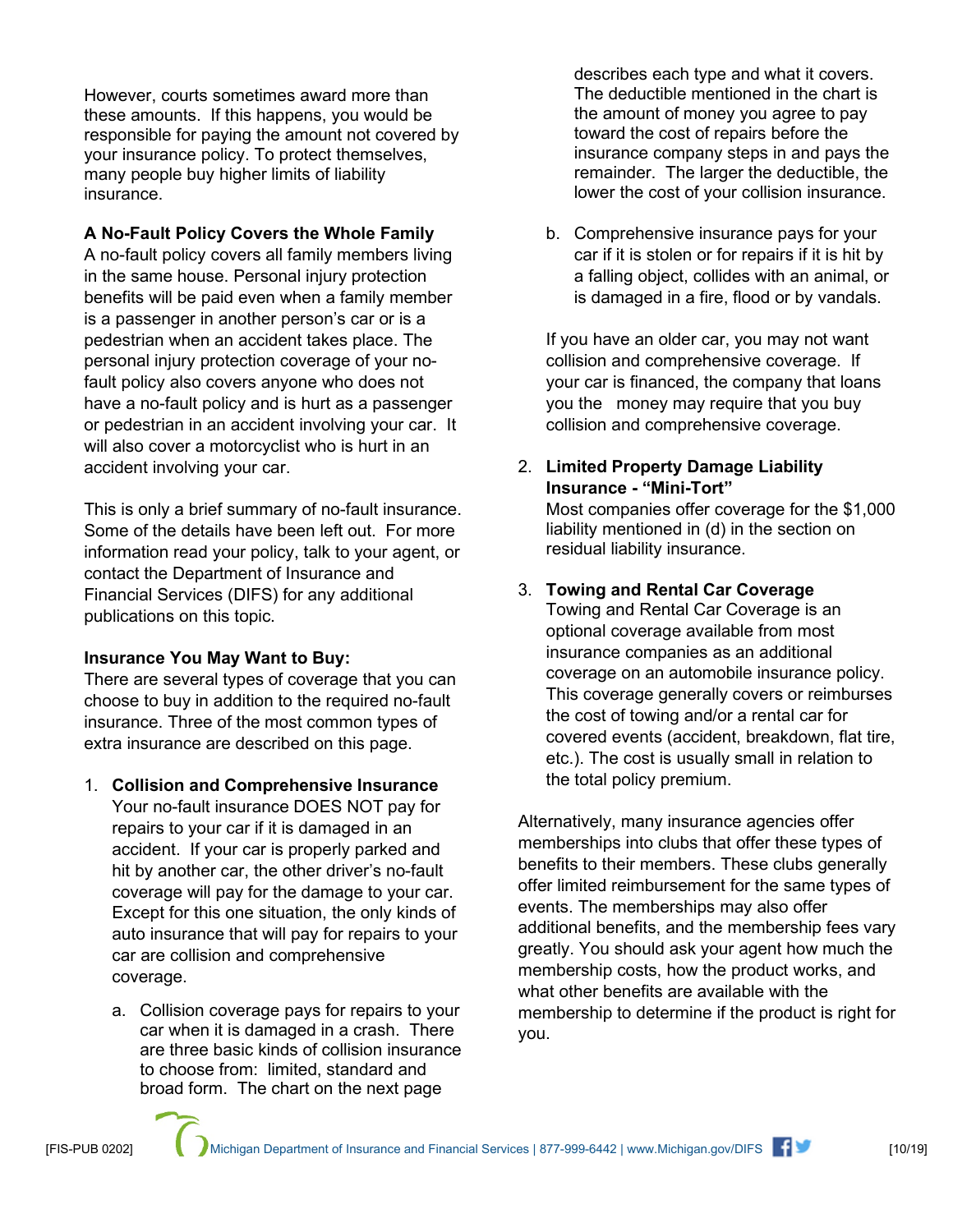#### **What to Do if You Have a Question or a Problem:**

If you have an insurance question or problem, call your insurance agent or company. If your questions are not answered, contact DIFS at the address or telephone number below. DIFS is the state department that regulates insurance in Michigan.

#### **About DIFS**

The mission of the Michigan Department of Insurance and Financial Services is to ensure access to safe and secure insurance and financial services fundamental for the opportunity, security and success of Michigan residents, while fostering economic growth and sustainability in both industries. In addition, the Department provides consumer protection, outreach, and financial literacy and education services to Michigan citizens. For more information please contact DIFS at 877-999-6442 or visit [www.michigan.gov/DIFS.](http://www.michigan.gov/DIFS)